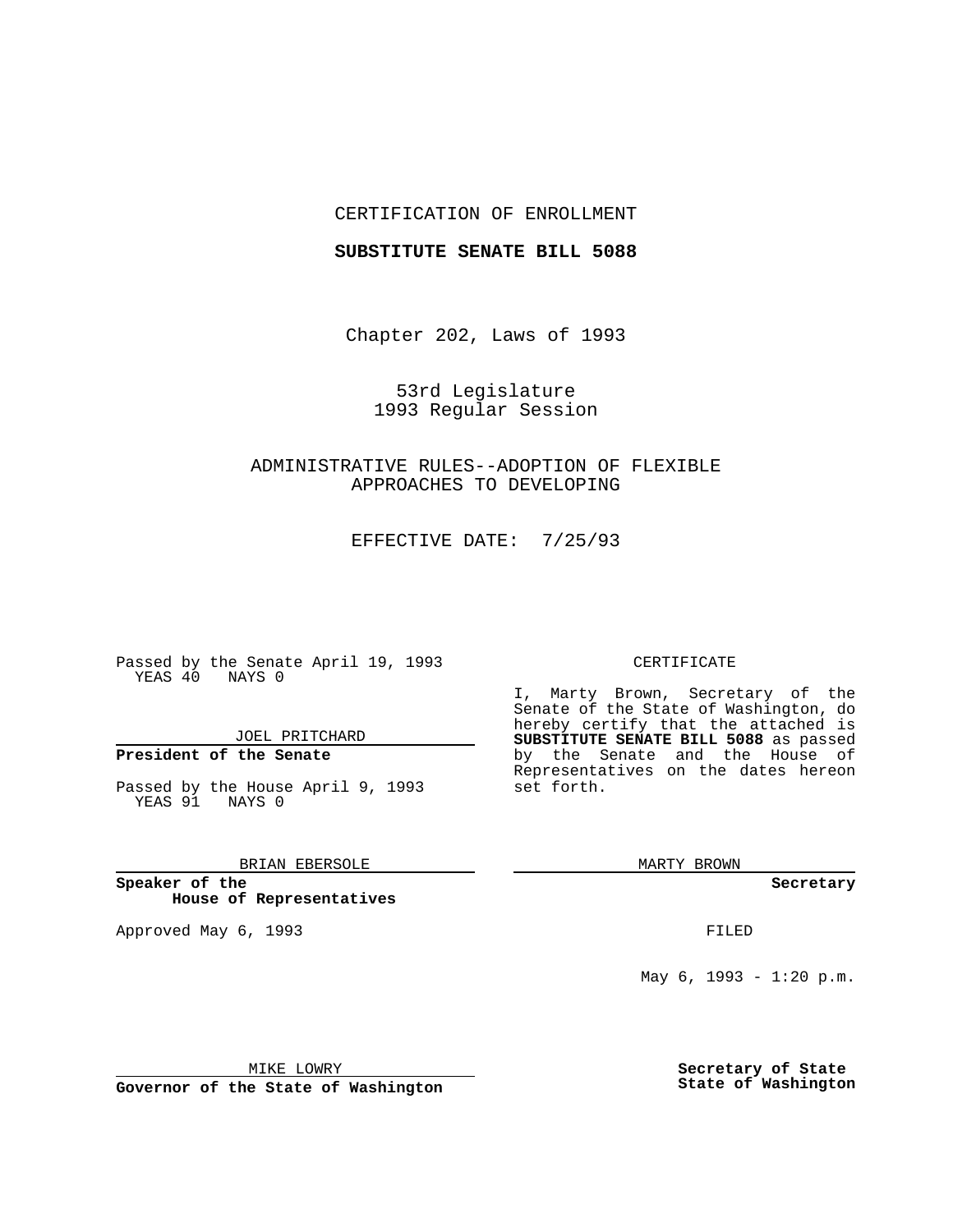# **SUBSTITUTE SENATE BILL 5088** \_\_\_\_\_\_\_\_\_\_\_\_\_\_\_\_\_\_\_\_\_\_\_\_\_\_\_\_\_\_\_\_\_\_\_\_\_\_\_\_\_\_\_\_\_\_\_

\_\_\_\_\_\_\_\_\_\_\_\_\_\_\_\_\_\_\_\_\_\_\_\_\_\_\_\_\_\_\_\_\_\_\_\_\_\_\_\_\_\_\_\_\_\_\_

AS AMENDED BY THE HOUSE

Passed Legislature - 1993 Regular Session

#### **State of Washington 53rd Legislature 1993 Regular Session**

**By** Senate Committee on Government Operations (originally sponsored by Senators McCaslin and Barr)

Read first time 02/10/93.

 AN ACT Relating to flexible approaches to developing administrative rules; amending RCW 34.05.310; adding new sections to chapter 34.05 RCW; and creating a new section.

BE IT ENACTED BY THE LEGISLATURE OF THE STATE OF WASHINGTON:

 NEW SECTION. **Sec. 1.** The legislature finds that while the 1988 Administrative Procedure Act expanded public participation in the agency rule-making process, there continue to be instances when participants have developed adversarial relationships with each other, resulting in the inability to identify all of the issues, the failure to focus on solutions to problems, unnecessary delays, litigation, and added cost to the agency, affected parties, and the public in general. When interested parties work together, it is possible to negotiate development of a rule that is acceptable to all affected, and that conforms to the intent of the statute the rule is intended to implement.

 After a rule is adopted, unanticipated negative impacts may emerge. Examples include excessive costs of administration for the agency and compliance by affected parties, technical conditions that may be physically or economically unfeasible to meet, problems of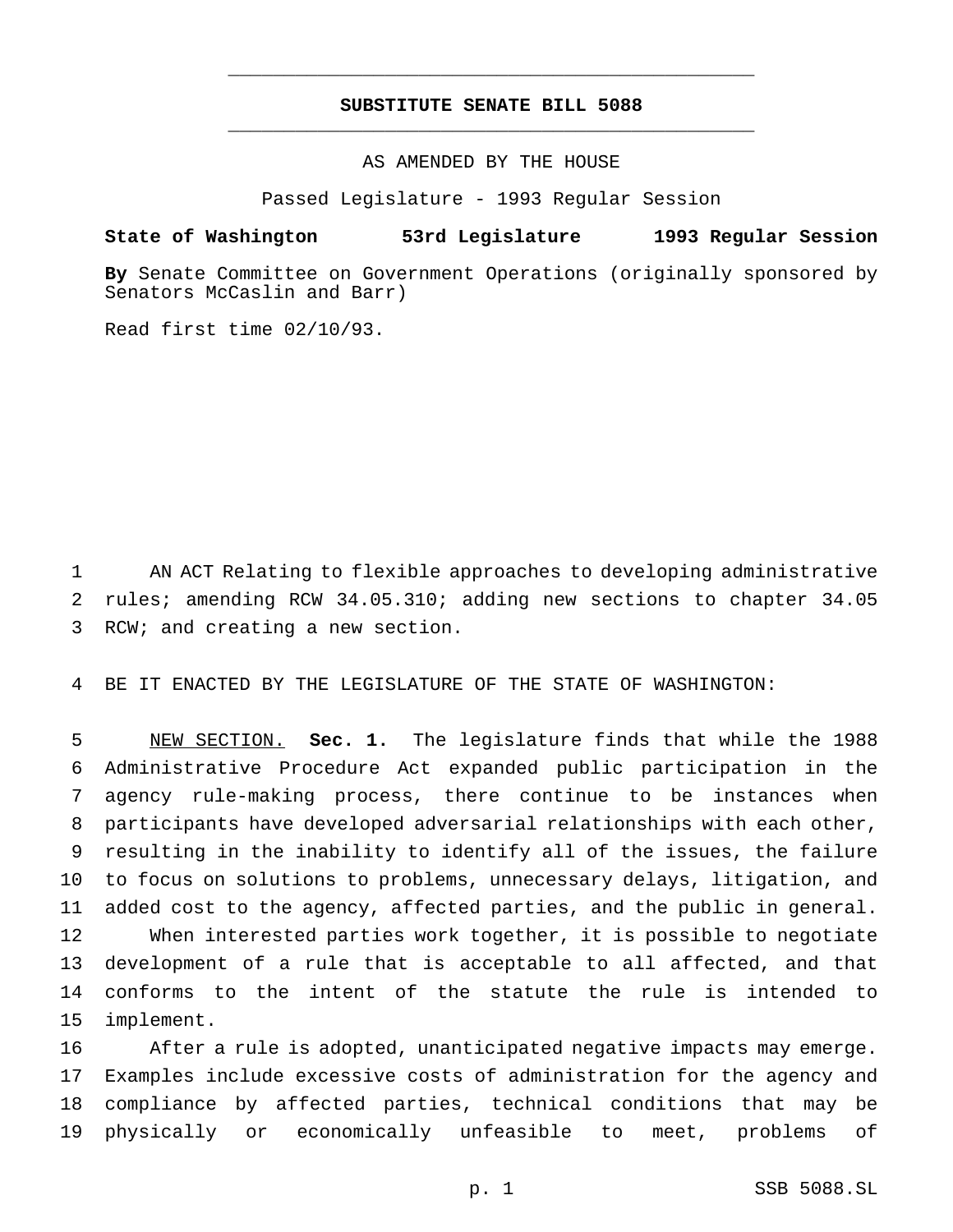1 interpretation due to lack of clarity, and reporting requirements that 2 duplicate or conflict with those already in place.

 It is therefore the intent of the legislature to encourage flexible approaches to developing administrative rules, including but not limited to negotiated rule making and a process for testing the feasibility of adopted rules, often called the pilot rule process. However, nothing in this act shall be construed to create any mandatory duty for an agency to use the procedures in RCW 34.05.310 or section 4 of this act in any particular instance of rule making. Agencies shall determine, in their discretion, when it is appropriate to use these procedures.

12 **Sec. 2.** RCW 34.05.310 and 1989 c 175 s 5 are each amended to read 13 as follows:

14 (((1) In addition to seeking information by other methods, an 15 agency, before publication of a notice of a proposed rule adoption 16 under RCW 34.05.320, is encouraged to solicit comments from the public 17 on a subject of possible rule making under active consideration within 18 the agency, by causing notice to be published in the state register of 19 the subject matter and indicating where, when, and how persons may 20 comment.

21 (2) Each agency may appoint committees to comment, before 22 publication of a notice of proposed rule adoption under RCW 34.05.320, 23 on the subject of a possible rule-making action under active 24 consideration within the agency.

 $25$  (3) Each agency shall designate a rules coordinator, who shall have 26 knowledge of the subjects of rules being proposed or prepared within 27 the agency for proposal, maintain the records of any such action, and 28 respond to public inquiries about possible or proposed rules and the 29 identity of agency personnel working, reviewing, or commenting on them. 30 The office and mailing address of the rules coordinator shall be 31 published in the state register at the time of designation and in the 32 first issue of each calendar year thereafter for the duration of the 33 designation. The rules coordinator may be an employee of another 34 agency.)) To meet the intent of providing greater public access to 35 administrative rule making and to promote consensus among interested 36 parties, agencies are encouraged to:

37 (1) Solicit comments from the public on a subject of possible rule 38 making before publication of a notice of proposed rule adoption under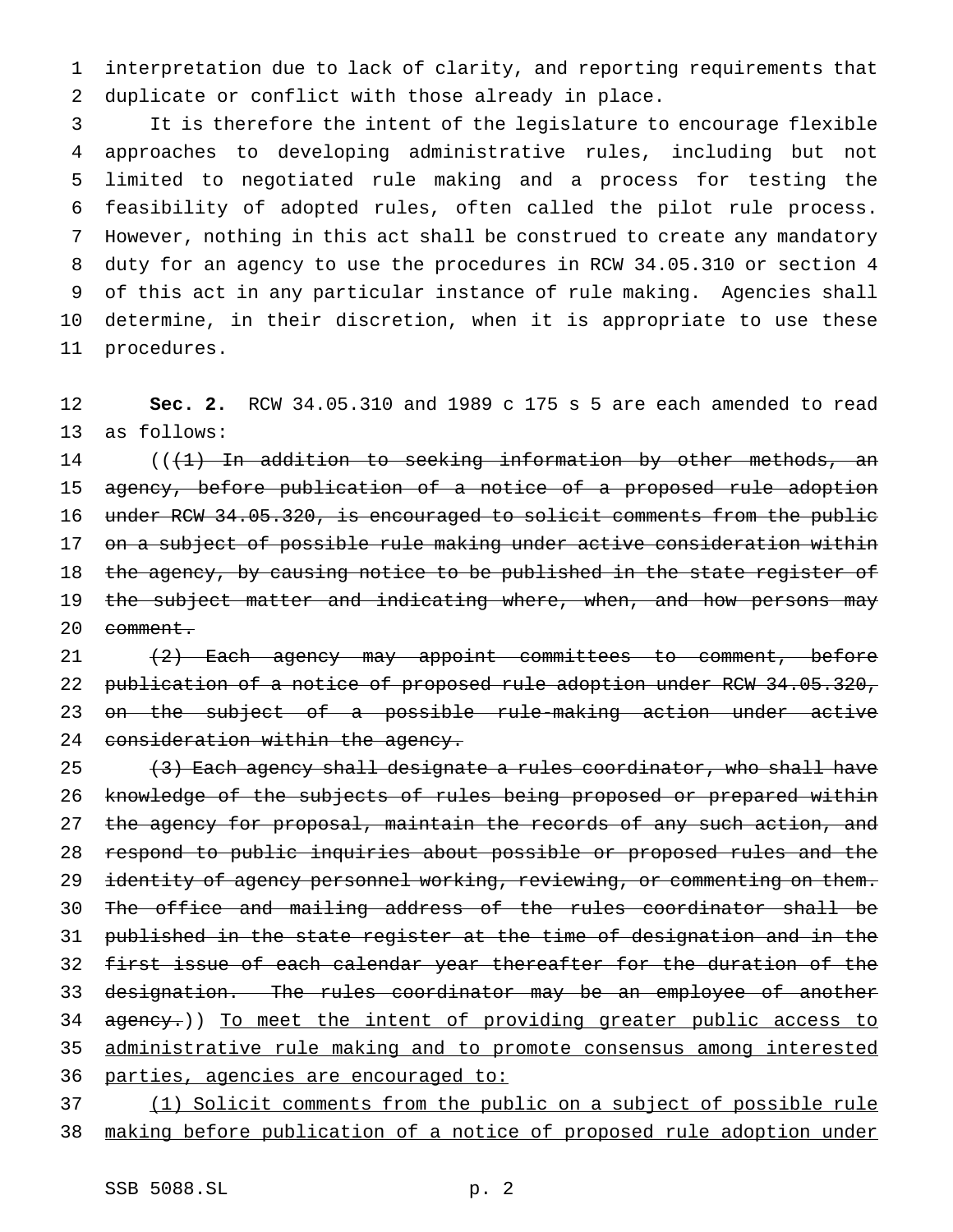RCW 34.05.320. This process can be accomplished by having a notice published in the state register of the subject under active 3 consideration and indicating where, when, and how persons may comment; and (2) Develop and use new procedures for reaching agreement among interested parties before publication of notice and the adoption hearing on a proposed rule. Examples of new procedures include, but are not limited to: (a) Identifying individuals and organizations that have a 10 recognized interest in or will be significantly affected by the 11 adoption of the proposed rule; (b) Soliciting participation by persons who are capable, willing, 13 and appropriately authorized to enter into such negotiations; (c) Assuring that participants fully recognize the consequences of not participating in the process, are committed to negotiate in good 16 faith, and recognize the alternatives available to other parties; (d) Establishing guidelines to encourage consideration of all pertinent issues, to set reasonable completion deadlines, and to 19 provide fair and objective settlement of disputes that may arise; (e) Agreeing on a reasonable time period during which the agency will be bound to the rule resulting from the negotiations without 22 substantive amendment; and (f) Providing a mechanism by which one or more parties may withdraw from the process or the negotiations may be terminated if it appears 25 that consensus cannot be reached on a draft rule that accommodates the 26 needs of the agency, interested parties, and the general public and 27 conforms to the legislative intent of the statute that the rule is

intended to implement.

 NEW SECTION. **Sec. 3.** Each agency shall designate a rules coordinator, who shall have knowledge of the subjects of rules being proposed or prepared within the agency for proposal, maintain the records of any such action, and respond to public inquiries about possible or proposed rules and the identity of agency personnel working, reviewing, or commenting on them. The office and mailing address of the rules coordinator shall be published in the state register at the time of designation and in the first issue of each calendar year thereafter for the duration of the designation. The rules coordinator may be an employee of another agency.